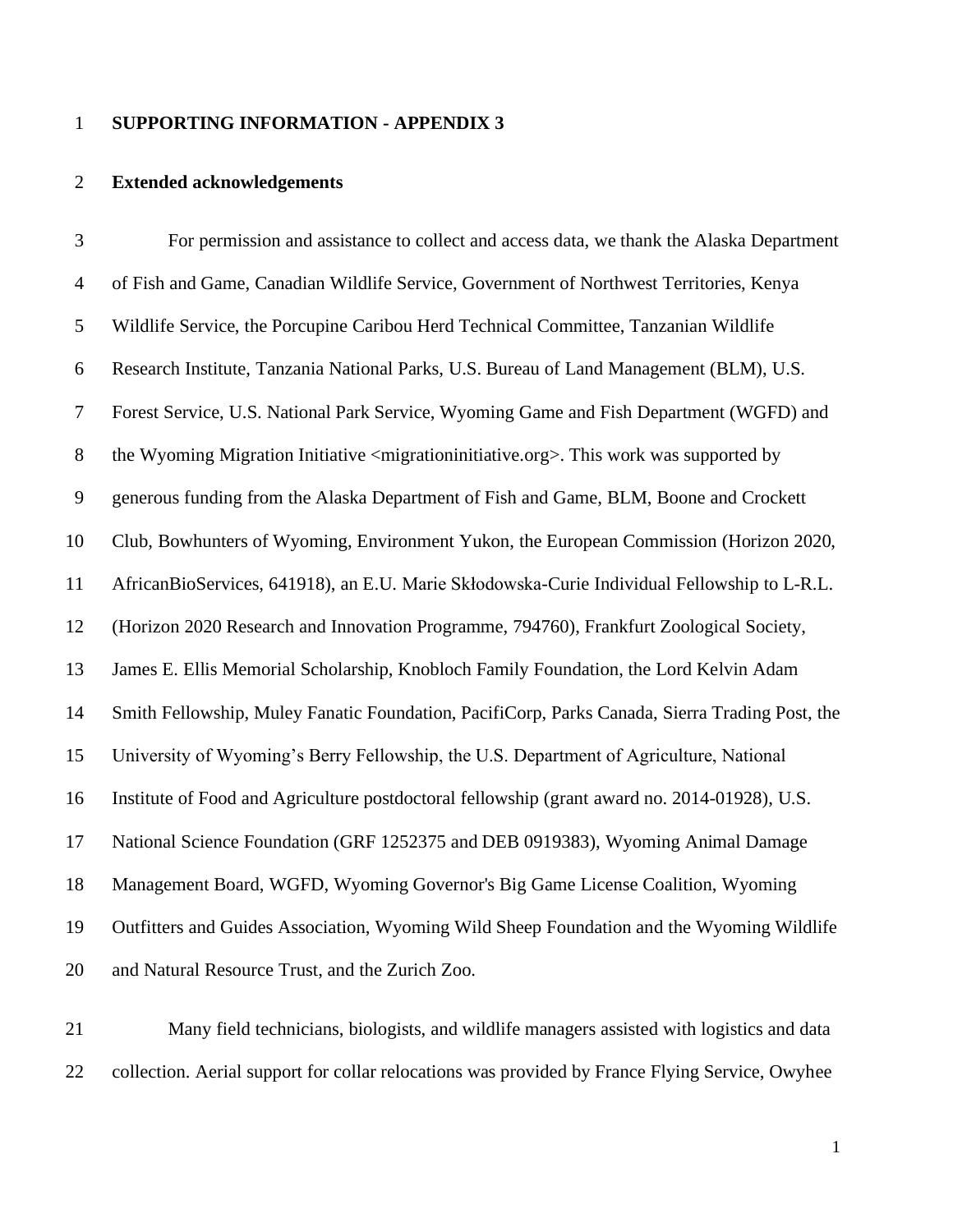| 23 | Air Research, and Sky Aviation. We thank K. Allan and J. Matthiopoulos for constructive        |
|----|------------------------------------------------------------------------------------------------|
| 24 | comments and M. Hayes and T. Brown for field and technical assistance. Capture and handling    |
| 25 | of GPS-collared animals was conducted according to animal handling and research protocols (in  |
| 26 | Wyoming, approval was by the University of Wyoming Animal Care and Use Committee)              |
| 27 | following (Sikes 2016), and indicated in the following publications: (Becker 2008; Vartanian   |
| 28 | 2011; Middleton et al. 2013; Beck, Smith & Taylor 2014; Jones et al. 2014; Taylor 2014; Merkle |
| 29 | et al. 2016; Oates 2016; Taylor, Beck & Huzurbazar 2016; Jesmer et al. 2018; Sawyer et al.     |
| 30 | 2019).                                                                                         |

## References

<span id="page-1-10"></span><span id="page-1-9"></span><span id="page-1-8"></span><span id="page-1-7"></span><span id="page-1-6"></span><span id="page-1-5"></span><span id="page-1-4"></span><span id="page-1-3"></span><span id="page-1-2"></span><span id="page-1-1"></span><span id="page-1-0"></span>

| 32 |                                                                                                        |
|----|--------------------------------------------------------------------------------------------------------|
| 33 | Beck, J.L., Smith, K.T. & Taylor, K.L. (2014) Elk response to wind energy development on crucial       |
| 34 | winter range on the Dunlap Ranch, Wyoming. Department of Ecosystem Science and                         |
| 35 | Management, College of Agriculture and Natural Resources, University of Wyoming, Laramie.              |
| 36 | Becker, S.A. (2008) Habitat selection, condition, and survival of Shiras moose in northwest Wyoming.   |
| 37 | MSc, University of Wyoming.                                                                            |
| 38 | Jesmer, B.R., Merkle, J.A., Goheen, J.R., Aikens, E.O., Beck, J.L., Courtemanch, A.B., Hurley, M.A.,   |
| 39 | McWhirter, D.E., Miyasaki, H.M., Monteith, K.L. & Kauffman, M.J. (2018) Is ungulate                    |
| 40 | migration culturally transmitted? Evidence of social learning from translocated animals. Science,      |
| 41 | 361, 1023-1025.                                                                                        |
| 42 | Jones, J.D., Kauffman, M.J., Monteith, K.L., Scurlock, B.M., Albeke, S.E. & Cross, P.C. (2014)         |
| 43 | Supplemental feeding alters migration of a temperate ungulate. <i>Ecological Applications</i> , 24,    |
| 44 | 1769-1779.                                                                                             |
| 45 | Merkle, J.A., Monteith, K.L., Aikens, E.O., Hayes, M.M., Hersey, K.R., Middleton, A.D., Oates, B.A.,   |
| 46 | Sawyer, H., Scurlock, B.M. & Kauffman, M.J. (2016) Large herbivores surf waves of green-up             |
| 47 | during spring. Proceedings of the Royal Society B: Biological Sciences, 283.                           |
| 48 | Middleton, A., Kauffman, M.J., McWhirter, D.E., Jimenez, M.D., Cook, R.C., Cook, J.G., Albeke, S.E.,   |
| 49 | Sawyer, H. & White, P.J. (2013) Linking anti-predator behaviour to prey demography reveals             |
| 50 | limited risk effects of an actively hunting large carnivore. Ecology Letters, 8, 1023-1030.            |
| 51 | Oates, B.A. (2016) Effects of predators and resource limitation on demography and behavior of moose in |
| 52 | the Greater Yellowstone Ecosystem. MSc, University of Wyoming.                                         |
| 53 | Sawyer, H., Merkle, J.A., Middleton, A.D., Dwinnell, S.P.H. & Monteith, K.L. (2019) Migratory          |
| 54 | plasticity is not ubiquitous among large herbivores. Journal Animal Ecology, 88, 450-460.              |
| 55 | Sikes, R.S. (2016) 2016 Guidelines of the American Society of Mammalogists for the use of wild         |
| 56 | mammals in research and education. Journal of Mammalogy, 97, 663-688.                                  |
| 57 | Taylor, K.L. (2014) Pronghorn (Antilocapra americana) response to wind energy development on winter    |
| 58 | range in south-central, Wyoming. MSc University of Wyoming.                                            |
| 59 | Taylor, K.L., Beck, J.L. & Huzurbazar, S.V. (2016) Factors Influencing Winter Mortality Risk for       |
| 60 | Pronghorn Exposed to Wind Energy Development. Rangeland Ecology & Management, 69, 108-                 |
| 61 | 116.                                                                                                   |